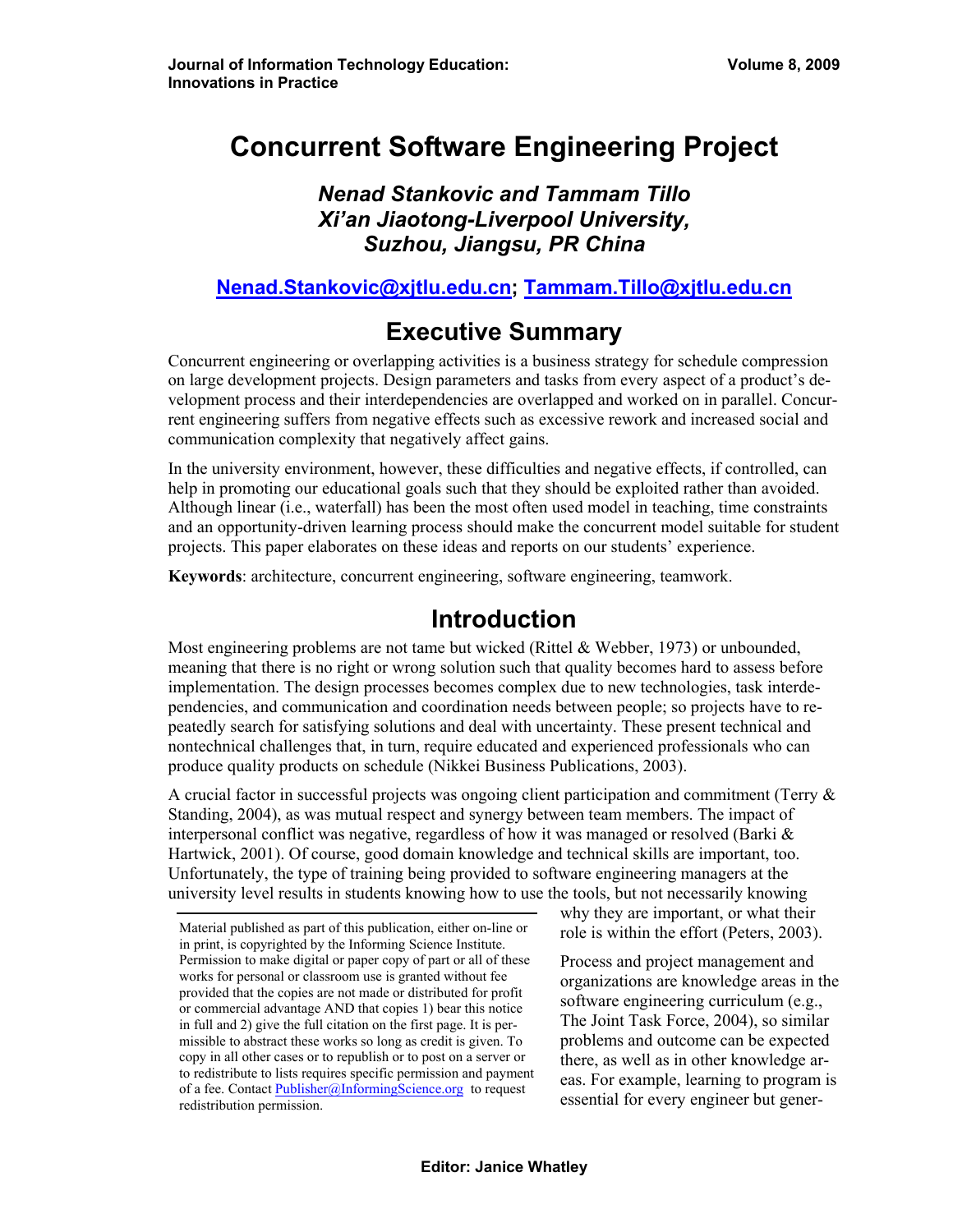ally considered hard, so programming courses often suffer high dropout rates. It might take up to ten years for a novice to become an expert programmer (Soloway & Spohrer, 1989).

Even on a much smaller time scale of days and weeks, acquisition of knowledge is not linear. It is an opportunity driven process different for each person and affected by social complexity ([Figure](#page-1-0)  [1](#page-1-0).) (Conklin, 2006). Successful designers iterate frequently through various design stages rather than using a linear (i.e., waterfall) process in which a downstream activity follows the immediate predecessor only when it has become completed (Guindon, 1990). The frequency of the iterations depends on the person's familiarity with the problem and solution domain (Cross, 2004). The process of engineering design is not a totally formal affair, and drawings and specifications come into existence as a result of a social process (Ferguson, 1992). However, managers and engineers are trained to plan for one activity or task at a time instead of a set of concurrent activities, so they assume linear progress [\(Figure 1](#page-1-0)), and apply feed-forward project planning methods, such as PERT or Critical Path.



**Figure 1. A wicked project with two designers** 

<span id="page-1-0"></span>Linearization is also found in education where we simply proceed from one topic to another as appropriate. That is not negative by itself because some courses may not require much creative thinking or reflection, but it creates an expectation that all coursework is a simple transaction between the instructor and the student. In a transactional system, most students act in response to the extrinsic motivation by simply working on their assignments as they come and performing the best they can at that moment.

Courses that deal with complex problems and processes benefit from rework because this directly links together the phases and work products that have been worked on. Those courses should be accompanied by a transformational approach to coursework, and students should be encouraged to revisit and improve their past coursework and resubmit it. By looking back, students form a deeper understanding and learn that rework and constant improvements are important in real world projects.

Active learning, or learning by doing, has been used in academia and training for a long time. Learning becomes active when students employ their creative skills during the learning process. Schon (1987) suggests that engaging students in analyzing and solving complex problems promotes the habit of logical thinking and problem solving. A major report stated that engineering education would have to be redesigned to emphasize teamwork as well as individual effort, such that students become prepared to meet the demands of the workplace in a complex technological society (Pister, 1993). Teamwork requires alignment, communication, initiative, and group knowledge (Senge, 1990), and workplace implies quality, shared responsibility, and office automation tools.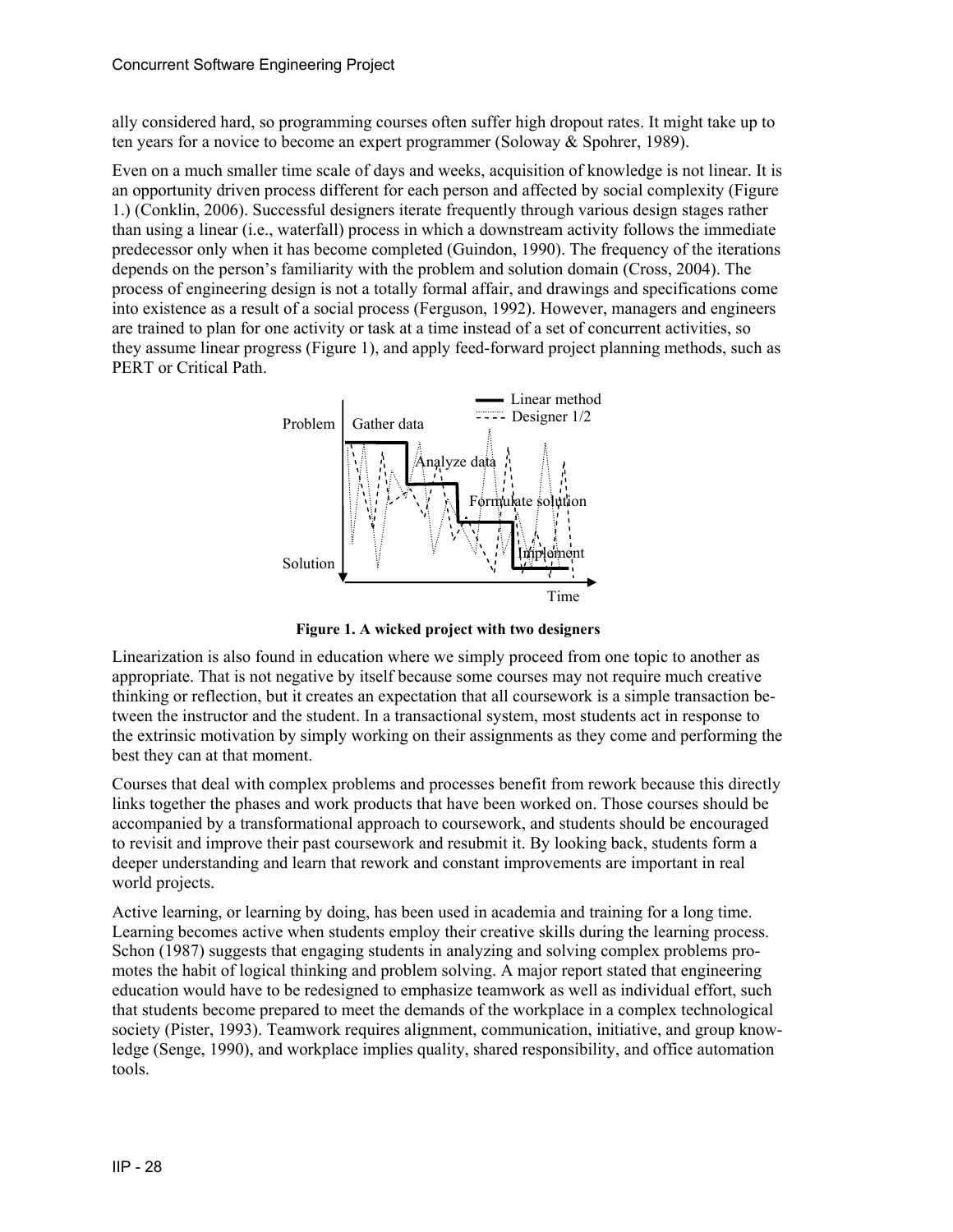To address these ideas and findings, we organized a large student project in support of our software engineering course. This paper describes the approach and discusses the outcome from multiple perspectives.

#### **Analysis**

This paper describes the new approach to organizing a large student project with about 70 students and reports on our immediate experience. The laboratory project presents the fourth-year student with relevant technical, organizational, and managerial problems, all of which suit this environment. It adopts a flat organizational model and follows the principles of concurrent engineering. The project explores whether benefits that concurrent engineering brings to product development can be used in education. It aims at meeting the objectives as defined by the relevant academic initiatives and workplace needs.

This laboratory project takes one semester and covers the full software development lifecycle. The approach is based on our understanding of the university environment, which is very different from any real-world (i.e., professional) organization, and, therefore, it should serve our educational goals better. Likewise, this project does not require participation of a professional IT company because students may find that a distraction. Companies often adjust models and processes to their needs and make decisions at many levels. Some instructors, for example Alzamil (2005), who tried to organize a project sponsored by a company, found that due to the poor quality of students' work few companies would participate and their commitment was weak.

#### *Organizational Model*

Some instructors emphasize the process (e.g., Bernhart, Grechenig, Hetzl, & Zuser, 2006) and some use real world development methods, such as agile (Coppit, 2006), etc. Students, however, go to an instructional laboratory to learn something that practicing engineers are assumed to already know (Feisel & Rosa, 2005). Therefore, our goal is different and so is our approach. Our understanding is that the constraints imposed on student projects are not found in corporate environments. In the classroom, all students learn the same program, and they must satisfy the same pass-fail criteria, i.e., they do not specialize in one function or topic only. The differences and similarities between the university and the industry must be identified and resolved such that it becomes easier to achieve our goals and evaluate outcomes.

Universities are not professional companies with a multitude of roles, skills, and mechanisms of control. This is a decentralized, all-inclusive, and nonhierarchical environment, which makes expert power the only likely source of power and leadership among students. Other sources of power might become counterproductive and lead to conflicts. Even expert power, such as students with strong programming skills, is not necessarily an asset because those students may try to hijack the project. Therefore, our students are appraised as a team and individually. They share equal opportunity to engage, participate, and learn.

Most students have preferences regarding technology, such as databases, Web, or computer graphics. We assume that the average student neither understands the real world project roles, such as project manager, quality manager, software architect, etc., nor has the skills to fulfill those roles. If anything, they are only learning about the functions that those roles perform. Instead, students work in self-managed teams, plan together, and motivate and control each other. They gain insight into all project and lifecycle activities because that facilitates our educational objectives and their needs to learn. Large projects use multiple teams, so each team appoints a lead (i.e., a representative), and they form a coordinating team.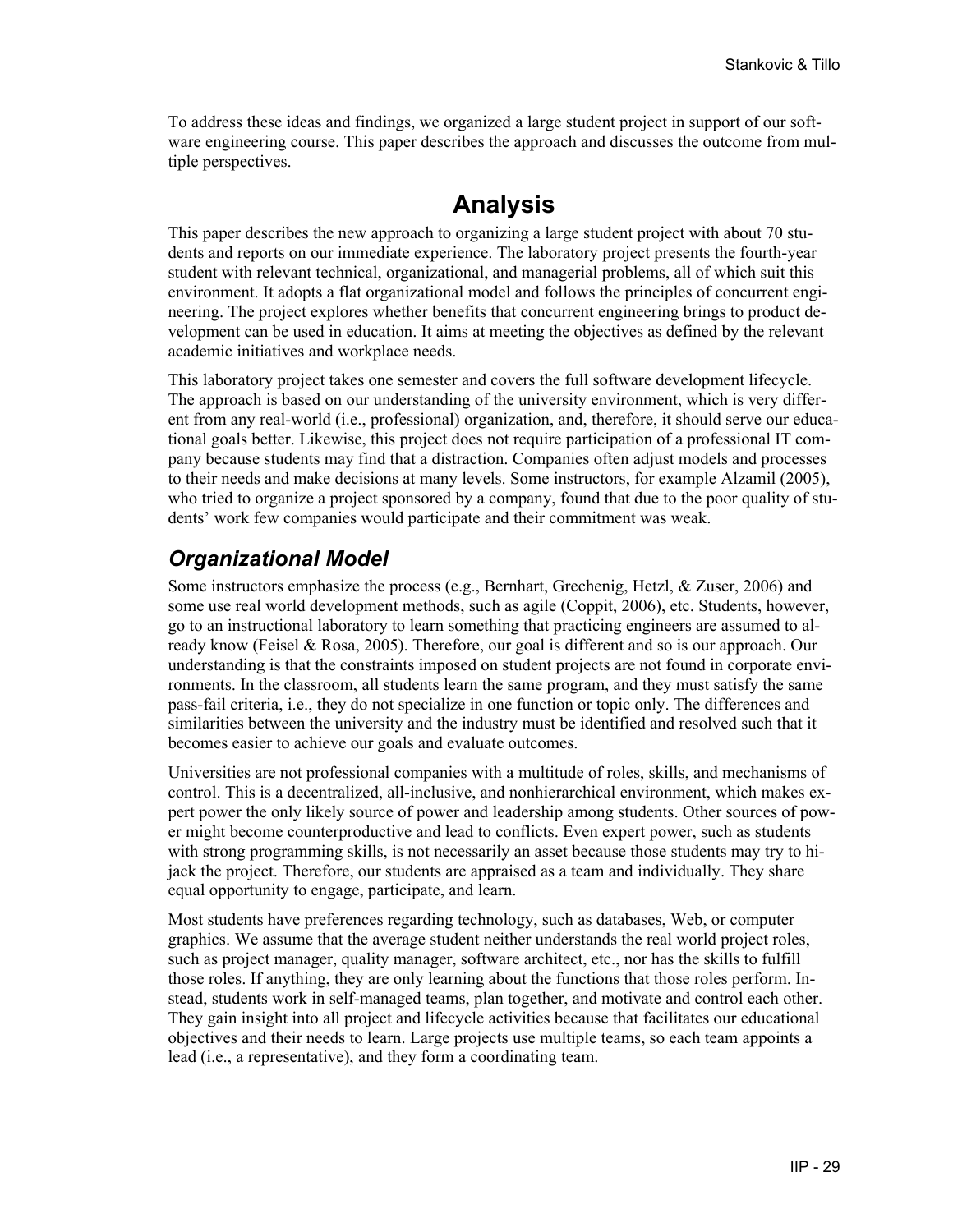#### *Process Model*

Waterfall is the most often used style in teaching, wherein the topics are laid out in a sequence, as appropriate. We cannot explain all important concepts at first and in the same time completely cover the syllabus in a week or two. The software development lifecycle does not appear important if we do not understand the phases and activities, and those depend on the tools and paradigms. Although a known educational pattern states that important concepts should be taught early and often (Bergin, 2000), we find its merits relative. An iterative teaching model could be used to teach a programming course (e.g., Barnes & Kölling, 2006), but it is restrictive and controlled, which is counterproductive in systems development. How much knowledge and work is sufficient at any point in time to complete a task when the problem is unbounded? Waterfall courses can avoid such questions if they do not micromanage or linearize coursework.

On the other hand, can a process model (e.g., opportunistic) that is different from the lecture style (i.e., waterfall) be used in the laboratory? We expect that by improving, updating, and resubmitting their coursework, students will create an opportunistic, iterative, and interdependent software development environment. In our teaching plan we first cover the lifecycle phases [\(Figure 2](#page-4-0)) and briefly introduce project planning, because the managerial topics are taught last. Although students lack formal knowledge of software engineering processes and techniques, they should have programming and some design experience from their previous courses that dealt with the different areas of computing. This way, students can work on their project, and use the lecture layout as a guide to their long-term and ongoing planning.

In any case, the lack of knowledge to make qualified decisions and skills to execute is a constant threat, and it is understood that:

- Students cannot make far-reaching decisions that would make a positive outcome impossible.
- Students stay focused on the system.
- Students learn by immediately applying the new knowledge.
- Students learn to handle uncertainty and tolerate ambiguity.
- Students experience team inertia and decision making.
- Teams remain constantly engaged and communicate at different design levels.
- Instructors provide additional guidance when necessary.

The main challenge for the instructor is to ensure that the project is doable given the mentioned constraints and expectations. Any project that fails at an arbitrary point (e.g., a sink or swim project) will likely miss its educational objectives, but it does not have to be 100% complete either. Students do not build a fully functional system but gain exposure to each and every aspect of a full lifecycle system development project. Tradeoffs must be made between what is readily available at the start and what students must work on. In particular, architecture is concerned with the structure of a system and the relationships among its components. It is focused on the system as a whole, and it is a far-reaching decision for which, if the system is not trivial, undergraduate students lack knowledge. As explained below, this is not a simplification but an expectation and the usual approach on concurrent real world projects.

# **Preparation**

Industrial product development employs many people and teams, and successful companies must be consistent in organizational structure, technical skills, problem solving, culture, and strategy (Clark & Fujimoto, 1991). Nowadays, concurrent engineering is a key trend in product development in many industries because it enables schedule compression in order to reduce cycle time.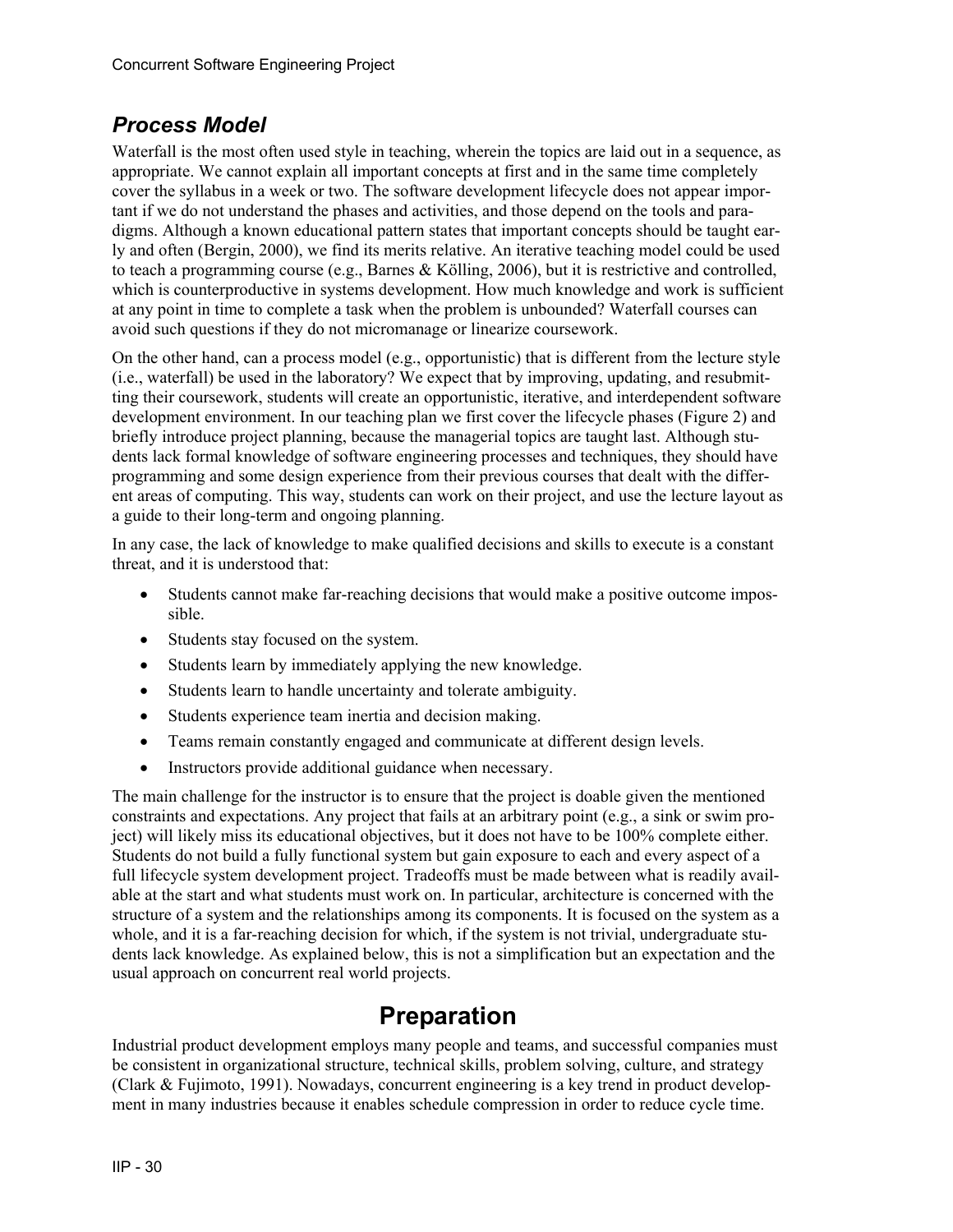Toyota Motor Corporation has been at the forefront of this trend. At the same time, Toyota has been very innovative in its approach to concurrent engineering and organizational setup among others (Sobek, Liker, & Ward, 1998).

Concurrent engineering is a team-based process that allows overlapping downstream and upstream activities where tasks are based on the system (i.e., product) architecture. Tasks can also be overlapped within a stage, e.g., parallel design of multiple components. Another key feature of concurrent engineering is collocation of the team members, even though Toyota tends not to do this. Concurrent software engineering has not been explored and used much. It also involves multidisciplinary teams that overlap activities and iterate while converging on the product. The team consists of users, designers, programmers, testers, and other personnel. [Figure 2](#page-4-0) illustrates the flow of the activities within the software development lifecycle and how they become overlapped in time and iterated across. It also suggests that multiple if not all subsystems are being developed at the same time.



**Figure 2. Overlapping activities** 

<span id="page-4-0"></span>Because the activities in concurrent engineering projects are overlapped they all evolve at the same time in small steps, which requires frequent exchange of information in small batches supported by concise and standardized documents, tools, and communication technologies. On the downside, rework due to problem-solving oscillations can consume up to 50% of the engineering capacity (Clark & Fujimoto, 1991), which can cause our time-boxed project to fail early. Thus, we mitigate its impact via our architectural and organizational decisions. But for those less experienced, rework reveals dependencies between activities and work products and makes them relevant. Concurrent development assumes many loops, and project size reflects negatively when implementing a change because it gets more difficult to communicate and coordinate. Efficient communication and coordination mechanisms flexibility, prototyping, and understanding are all important. A distributed system, such as the one described below, is even more challenging because it is not easy to surmise the whole (Mihm & Loch, 2006).

#### *System Architecture*

The importance of system architecture ([Figure 3\)](#page-5-0) manifests itself in many ways, such as integration and modularity of function, project communication and organization needs, task definition and interdependence, technology, etc. Paulish (2002) states that projects should allocate 40% of their development time for design work, which may take up to three months for high level design alone, and the same percentage of project time is required for testing. Given these, our timeframe of one semester, and students' skills, this project is impossible. Therefore, the architecture must be defined before the start of the project, which facilitates our educational goals because students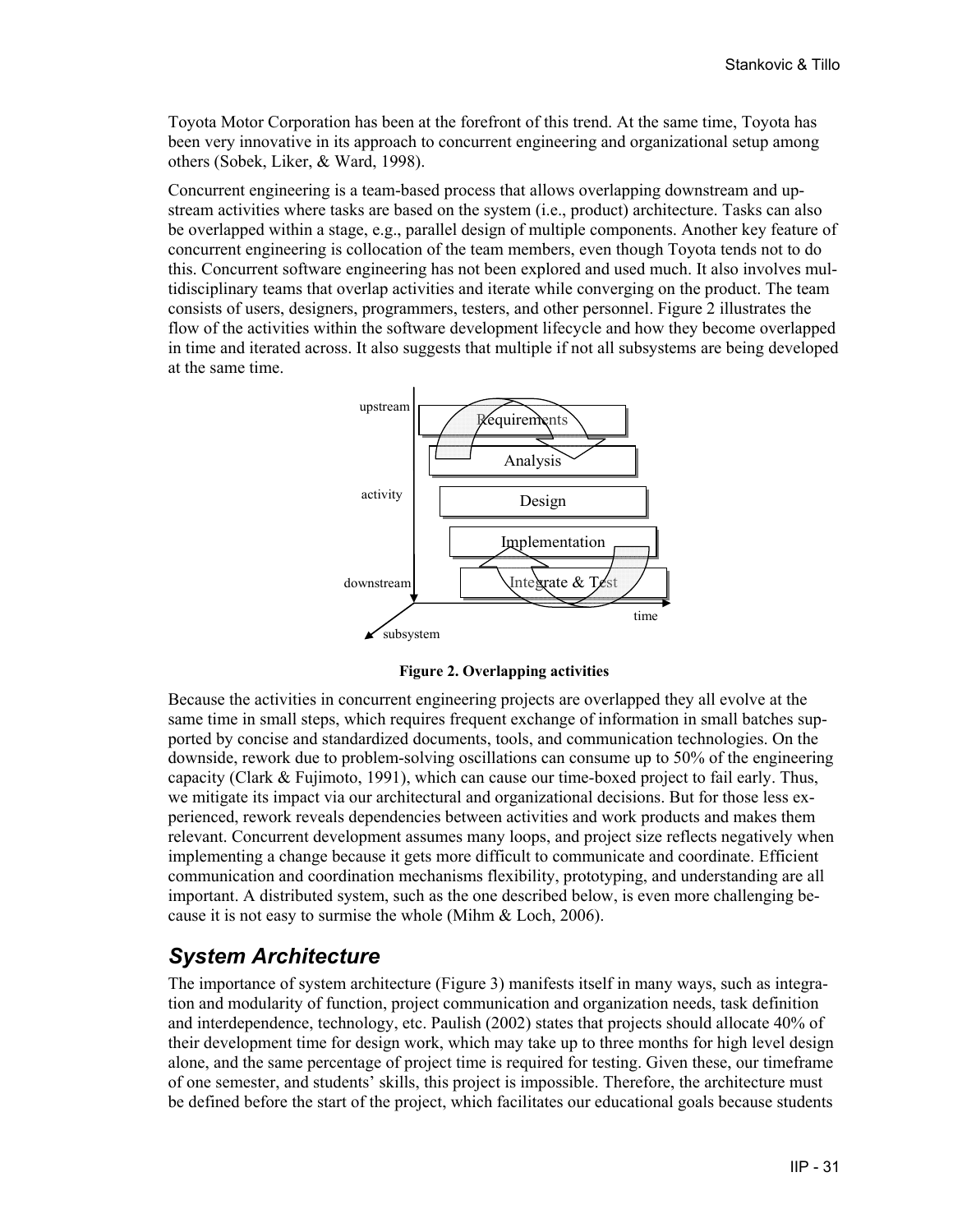learn from it, and it becomes instrumental during integration since each student must contribute code. To that end, students are taught how to build (and stabilize) a system incrementally.

A *Toyota example* may be helpful. It is known what components make up a vehicle and the regulatory requirements. The interfaces between those components are also known, such as how to mount a wheel on a chassis. Projects that design and build new vehicles can be organized and started without finalizing the details, such as styling, exact dimensions and weight, and type of engine. Those will be determined in due course depending on consumer feedback, knowledge, manufacturing capabilities, resources, time, etc., as well as dates, the process model both externally and internally, and tasks. The customer is not only a user but also another team on the project, and they can all affect requirements at any point in time. These principles hold irrespective of what vehicle is being designed.

Simple and well-defined modules and tasks facilitate communication, and the process model must be appropriate for the development environment. Real world projects benefit from weakly coupled or decoupled tasks and separation of concerns. Here, we prefer coupled tasks because they are worked on in parallel and, thus, promote collaboration, reuse, and shared responsibility. Software systems are much more homogeneous than vehicles, and they are easier to manipulate. For example, a chassis and engine have nothing in common, except for input parameters interdependencies in design. In software, it is possible to engineer a system, its components, and consequently development tasks to our needs, as we have done in this student project.

### *Approach*

A goal of tasks definition is to minimize interactions between them due to unresolved or new design parameters and issues. Independent tasks are easy to schedule and work on in parallel to compress the schedule. In student projects, though, this is not desirable because a standalone module may require teamwork, but that team needs to know nothing about other parts of that system or other teams. [Figure 2](#page-4-0) reveals that lifecycle activities are sequentially dependent, which means that an upstream activity supplies information and the immediate downstream activity consumes it. Often, there are problems that must be resolved across tasks or activities which makes them coupled and subject to loops, as shown in [Figure 1](#page-1-0). To manage and converge quickly on a solution or through an iteration, those concerned must understand the problem and how to resolve it in a coordinated manner.



**Figure 3. Lifecycle activities and loading** 

<span id="page-5-0"></span>[Figure 3](#page-5-0) presents the software lifecycle and its realization in terms of resources and division of work. The 100% manpower loading means that all the students work on all the activities. The architecture, though, must be only refined and documented. In our experience, when students work in functional teams or roles they engage accordingly. Here, teams are formed per subsystem and each student shapes the product and outcome. They all elicit requirements, design, code, inte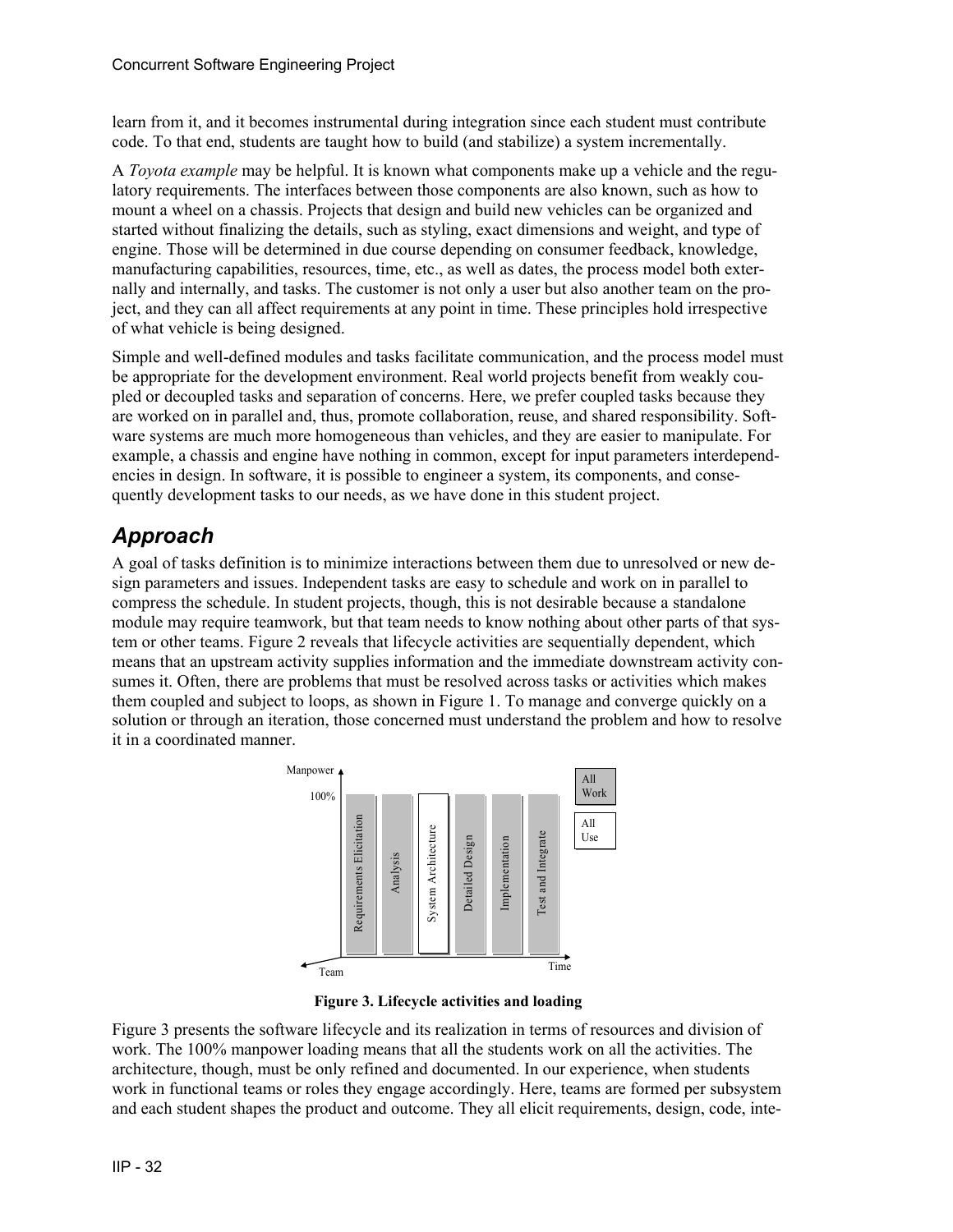grate, etc., as per their work package. They share the laboratory for two sessions a week, but they can also meet outside those hours.

When students cannot communicate as often as necessary, it is important that they are familiar with the system as a whole and their subsystem, so that they clearly understand how their individual contributions fit in. For the same reason, it is beneficial that their work packages are similar and based on repetitive tasks. The architecture must be defined such that they can discover patterns. For example, if there are ten database tables to display, it takes ten queries, ten database interfaces, ten GUI forms, and two collaborating teams (e.g., DB and FC in [Figure 4](#page-6-0)) of ten students each. These tables store different content, but the mechanism remains the same across a sequence. The database interacts with all subsystems via the same interface, and there is no need for iterations that are subsystem specific, which economizes the solution domain. The benefit of these is profound because it makes development and integration easier, and facilitates group knowledge.

### **Project**

The project is called Sky Highways and is an exercise for students to build an air traffic control simulator. This simulator comprises seven subsystems [\(Figure 4](#page-6-0)) the students must specify, design, and implement to simulate the interaction between the Flight Control and airplanes that fly along their flight paths or taxi at the airports. The laboratory project is supported by a manual that has ten A4 pages. The manual explains the main characteristics of the project, including the problem statement and the concurrent engineering model.



**Figure 4. Sky Highways system** 

<span id="page-6-0"></span>The problem statement can be summarized as follows: An airplane is guided from its departure airport to its destination via a series of radar handoffs. The relay starts with the control tower at the departure airport and continues through one or more en route radar control centers that define flight paths. The relay ends with the tower at the destination guiding the plane in for a landing. Up on sky highways each airplane follows its flight plan, and a safe distance between airplanes must be maintained both horizontally and vertically, as well as collision avoidance. Airplanes may be rerouted horizontally or vertically to avoid collision but they should resume their flight paths as soon as possible. The icon of an airplane changes its size as a function of altitude on which the airplane flies. These are the basic ideas the students work on and refine or augment based on the architecture with seven distributed subsystems.

Each subsystem is assigned to only one team, and the actual size of each time is presented in **Error! Reference source not found.** (Team axis). Students join a team according to their prefer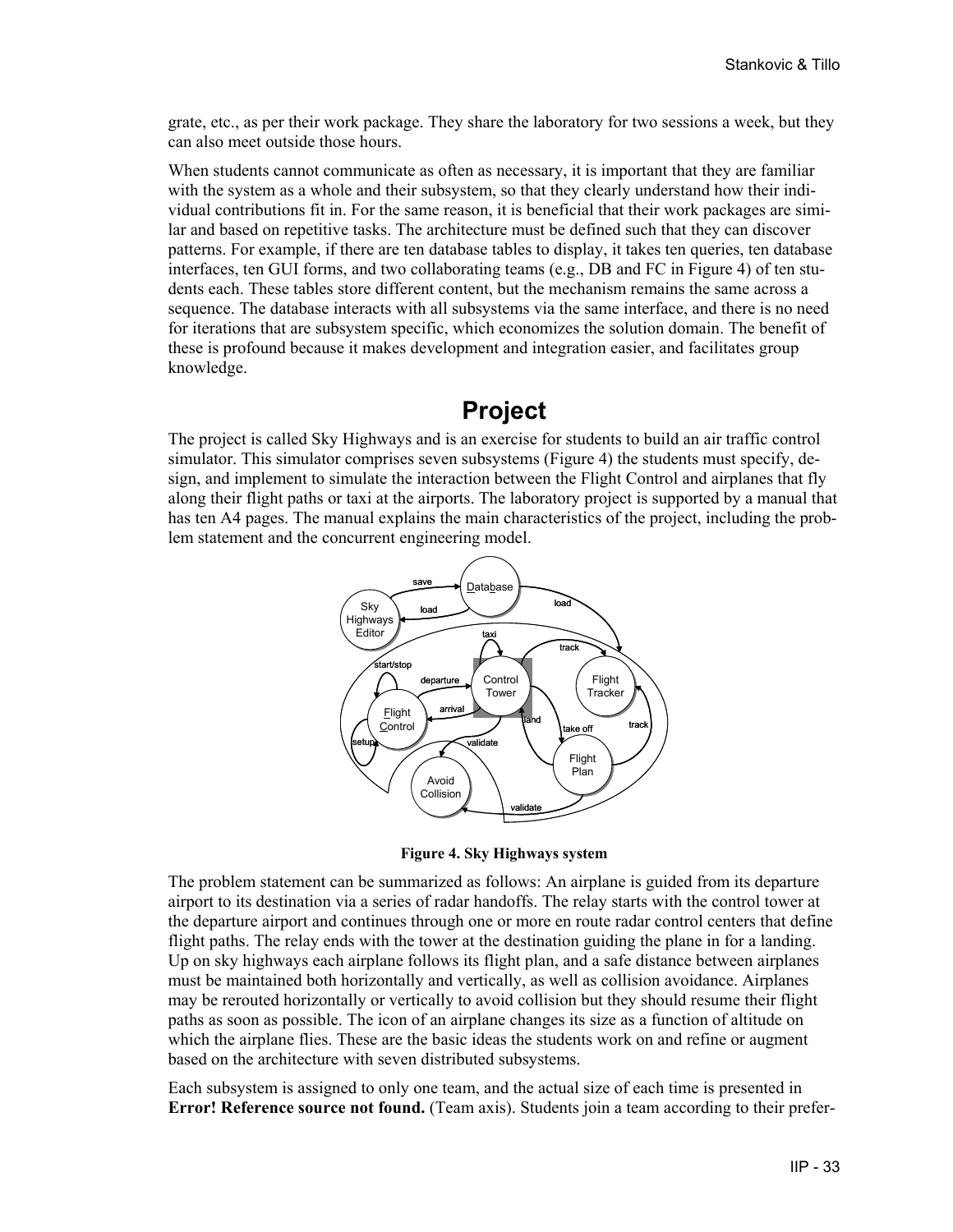ences and stay with that team until the end. Each team has a lead who is responsible for liaising with other teams and for weekly progress reports. This is a hands-on role, meaning that team leads do the same work as other team members but the work package is smaller to compensate for the additional responsibilities. Large teams can split into subteams that share similar work packages, or work with other teams. Project management is performed by students and the laboratory supervisors only provide assistance and guidance upon request or when deemed appropriate.

Seventy one undergraduate students enrolled and participated. They all must know Java and the Java 2 Platform Standard Edition, the relational model, and computer graphics, all of which they have learnt before in their studies. They use Microsoft Office, Visual Paradigm for UML ([www.visual-paradigm.com](http://www.visual-paradigm.com/)), and Eclipse. The subsystems in [Figure 4](#page-6-0) can be described as follows:

- The Editor subsystem is used to define interactively a map with airports, flight paths, etc. This is a 2-D graphical editor.
- The Flight Tracker subsystem displays a map with dynamic updates. Notifications come from the Control Tower subsystem and the Flight Plan subsystem.
- The Database subsystem is used to store and retrieve maps, flight paths, and other persistent information to a relational database. It has a front end for uniform communication across the whole system.
- The Flight Plan subsystem guides an airplane along its flight path.
- Each airport has a Control Tower that manages airplanes on the ground. An airplane that took off is handed over to the Flight Plan subsystem. An airplane that landed is handed back to the Control Tower, and, when it reaches the terminal, Flight Control stops sending update requests for the airplane.
- The Flight Control subsystem is responsible for starting and stopping experiments. It provides the interface to configure experiments, such as the heartbeat, visual appearance, number of passengers, etc.
- The Avoid Collision subsystem is responsible for collision detection and avoidance by rerouting or delaying the airplanes.

To build this system requires resolving multiple interdependencies between the subsystems. We can start by first building a Sky Editor because it defines the database model on which other subsystems depend. Once a sky highway map can be stored to the database, all other teams can start their work, either immediately or in some order, which is also captured in [Figure 4](#page-6-0). This strategy is not applicable here because:

- The timeframe of fifteen weeks would leave the remaining five teams with almost no opportunity to do their work.
- Mistakes and rework would cause more delays, and other teams may have requirements and dependencies that have not been considered.

Teams must work concurrently by making assumptions in those areas that are not well understood or cannot be precisely defined, which means that their requirements, design, and implementation will constantly change. For example, the Flight Plan team assumes that a flight path is a sequence of straight lines that can morph into circles to avoid collision, which is handled by the Collision team. The Control Tower team may assume that each airport is a collection of lines that represent taxi strips and runways, and boxes that represent terminals and hangars. An airplane is a box that moves along its path, and these algorithms do not depend on database design. A layer is needed to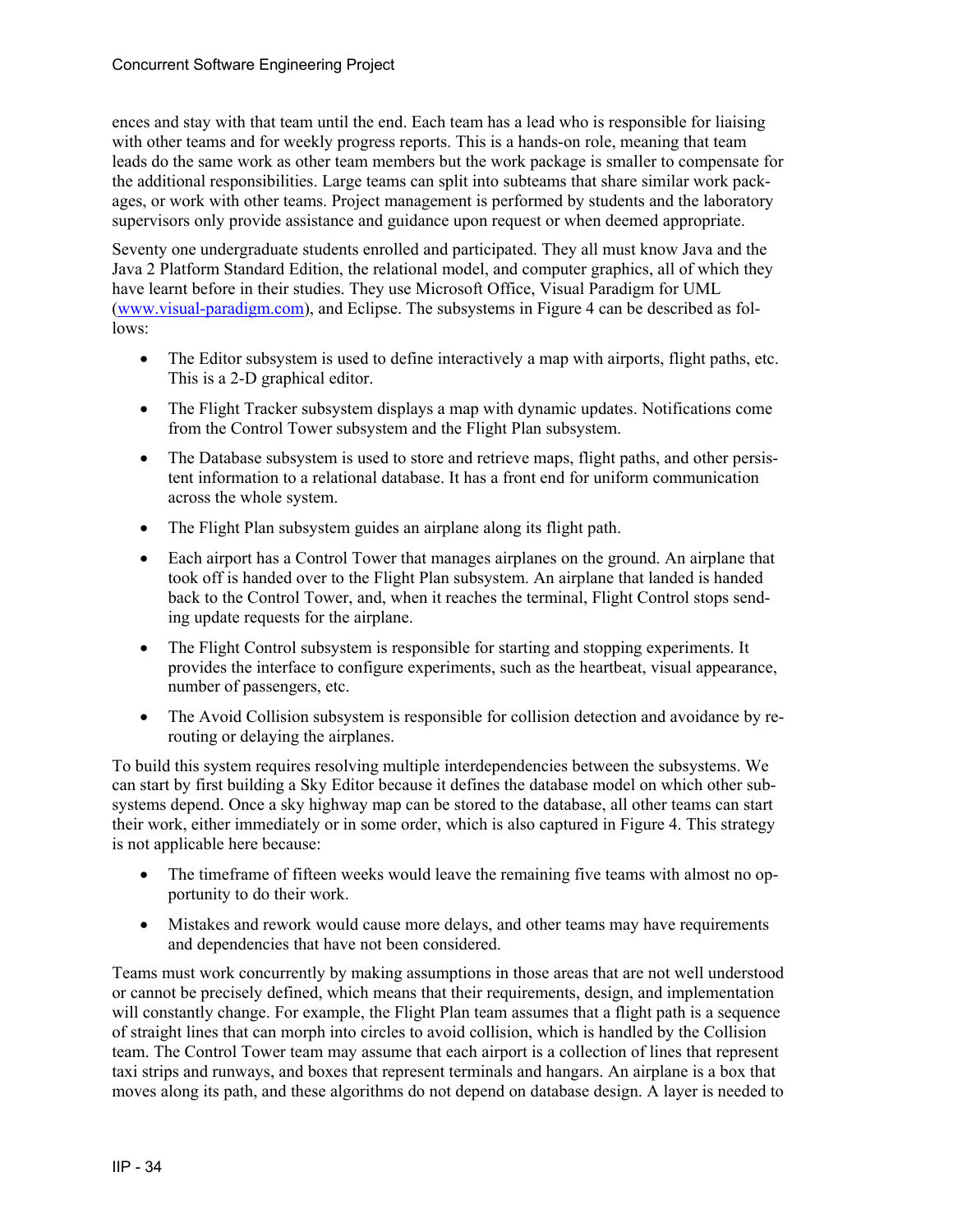decouple the internal model from the database model. Such techniques and patterns are well known but in textbooks they are often described at a high level and many students get confused. Here, they find their application and their importance becomes obvious because each change request triggers a rework iteration that gets potentially harder to implement as more progress is made.

On the other hand, there is no need to force subsystems to be decoupled without a tradeoff analysis. The Tracker team works closely with the Editor team because these two subsystems share many elements. Decoupling tasks on these two subsystems is not productive. The same is true for the Plan and Tower subsystems that can share the algorithms. The students stay engaged and communicate throughout the semester. They learn not to over-commit far in advance or converge quickly on a solution, to recognize similar work packages, and to share the same understanding of the system and mechanisms. They learn to prioritize features and tasks and to stabilize components before adding new features. The teams will act and evolve in response to a problem rather than to programmed role expectations (Bennis, 1993).

The project was supported with various communication mechanisms. It used mutual adjustment as the integrative social process, such as formal face-to-face meetings, standardized documents and reports, and online forums. They are designed to get enough information and knowledge in time in order that procedural formalities serve their purpose instead of stifling progress. Key points and information must be recorded and published in the forum for those concerned. We refrain from direct supervision and management because we could only do so in the laboratory, while the self-managed teams proved effective in doing so, as expected (e.g., Barker, 1993). As noted above, integrative leadership and control should come primarily from them all and the liaisons since they coordinate and communicate concerns between teams.

Instead, by setting up checkpoints we control the progress, and by allowing resubmissions of work products the quality is improved. During a checkpoint, each student briefly explains his/her work and answers questions, gets feedback, and submits the work products. The first two checkpoints were generous, being four weeks apart, in that the lectures provided enough knowledge to get them going and to try to overlap the activities as per lectures. The first checkpoint was to confirm that the system requirements phase and the analysis phase had been worked on. But, most of all, they needed time to learn how to work together and how to use the tools. The second checkpoint should prove that the design and some coding as a proof of the concept also became overlapped and iterated over. The third and the forth checkpoints shortened the interval to three and two weeks respectively, such that the outstanding issues got reiterated and integrated faster.

Towards the end of the semester students asked for permission to come to the laboratory on weekends. The project was completed and fully integrated. However, the collision avoidance algorithm had problems that could not be rectified due to the lack of time. With many active airplanes, some may collide when a control tower takes over the navigation. Overall, the system met the requirements and (almost) worked as intended. All these provided a sense of achievement, and the project has been considered a success.

## **Findings**

Evaluating student learning and the effectiveness of this laboratory is not straightforward. Our past experience with the toy projects did not reveal any opportunism (i.e., opportunity-driven process) or loops in students' coursework even though they were graded only once, at the end of the semester. They were selective in their work, as to test a concept or technique, instead of defining and designing a system. This project confronted them with the system from the start and, therefore, their attention was focused on building that system by producing a comprehensive set of relevant work products.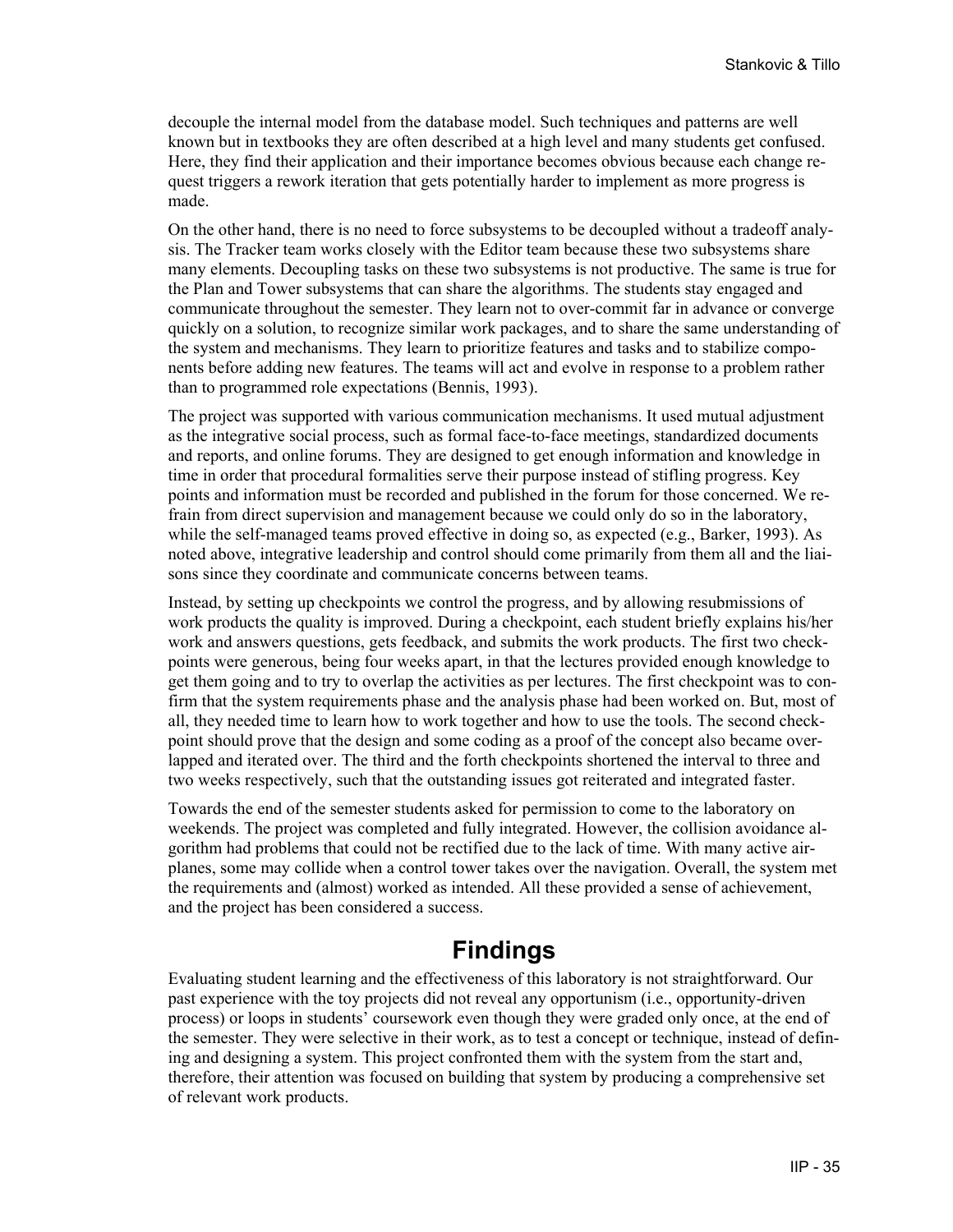

**Figure 5. LOC per subsystem (bar chart) and per student (bottom line chart) and team size** 

The bar chart in **Error! Reference source not found.** presents the productivity of each team in terms of lines of code (LOC). The productivity varies from team to team, with the Flight Control (Control on chart) and Editor teams clearly standing out, followed by the Database team. To correctly understand these data one must understand the underlying characteristics of each subsystem, which may be very different. The former two subsystems could be easily extended with more use cases and features, which is not the case with the latter. Also, user interface and computer graphics programming often produces lots of code compared to algorithms or similar items because they have to implement both the boundary objects and their functionality and take care of event processing. These tasks are mechanical and repetitive and can be facilitated by an interactive drag-and-drop editor. They do not require much analysis and object design, except for the user interface layout. On the other hand, the development of the Collision Avoidance and the Flight Plan required deriving and testing rather sophisticated algorithms. The average for the whole project is 380 lines of code per student.

Our decision to allow resubmission of work products for reevaluation was important as it made rework rewarding and this approach possible. The students produced about 80 megabytes worth of artifacts, or about 1100 files worth of code, design, requirements, meeting minutes, status reports, etc. We defined the templates for each of those. The data in [Figure 6](#page-10-0) are for requirements and design, because they are of interest for the resubmission. They are based on the number of files marked as a different version and do not include the multiple diagrams, scenarios, and use cases inserted in those documents.

Also, many diagrams have been submitted or resubmitted and used as standalone documents to rectify the problem or provide additional information upon request. However, some students were not very consistent in creating documents based on the templates, opting instead for the screen dumps of their UML diagrams. Nevertheless, the total number of files demonstrates their interest in the different UML diagrams, and the project in general. It may be worth mentioning that the Flight Control team produced a detailed and colorful deployment guide for the whole system. It has 40 pages and 46 screen dumps.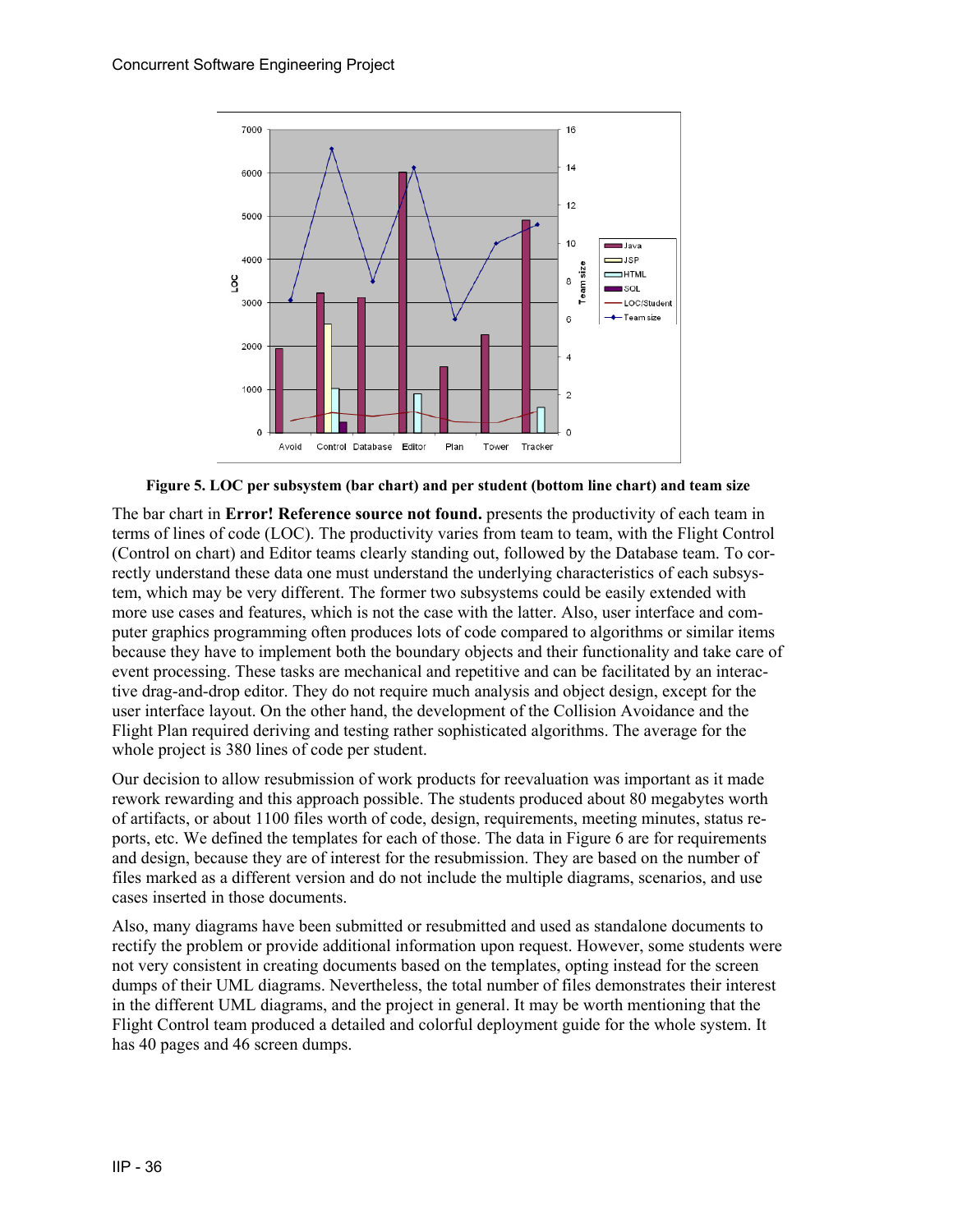

**Figure 6. Ratio of originally submitted documents in the total output** 

#### <span id="page-10-0"></span>*Our Findings*

In the past, a laboratory of similar number of students working on toy projects in teams of six or eight students would produce up to about 200 artifacts that illustrated their work, but it was often very difficult to relate the design with the system. In the past, students assumed that having a working system was more important and they demonstrated most appreciation towards programming. The teams never interacted because their systems had little if anything in common. They used a variety of languages and tools, which made any interaction even more questionable.

In contrast, the documentation produced in this project was generally detailed and could be easily linked to the code and the system. We noticed that only the diligent and experienced students demonstrated an opportunistic approach to problem solving by intention and enjoyed the freedom to explore back and forth. Most students are used to working on simple problems and in small teams, and working on a large project and resubmitting work products were completely new for them. They follow lectures, making sure that what they do is formally correct. Yet, in this project, because they had to interact and because they could resubmit their work products, they spontaneously developed opportunism, i.e., started overlapping the activities and investigating deeper. Their different styles became initially a source of frustration as they were trying to synchronize.

Overall, our findings on this project can be summarized as follows:

- Although many students simply followed the lecture plan, problem solving typically occurred at different levels of abstraction. For example, many use case diagrams turned out very complex and detailed enough to implement, like a functional decomposition.
- In concurrent engineering it is known that converging on a solution without examining alternative solutions may lead to selecting and pursuing an infeasible solution or an unnecessarily complex one. Students' knowledge is insufficient for generating alternative technical ideas easily, and their experience is not broad. For example, they understand the client-server model but do not realize that one component can implement both roles.
- Sometimes, students lack practice or motivation to search beyond the obvious, assuming that course material provides all answers. For example, they understand what a thread is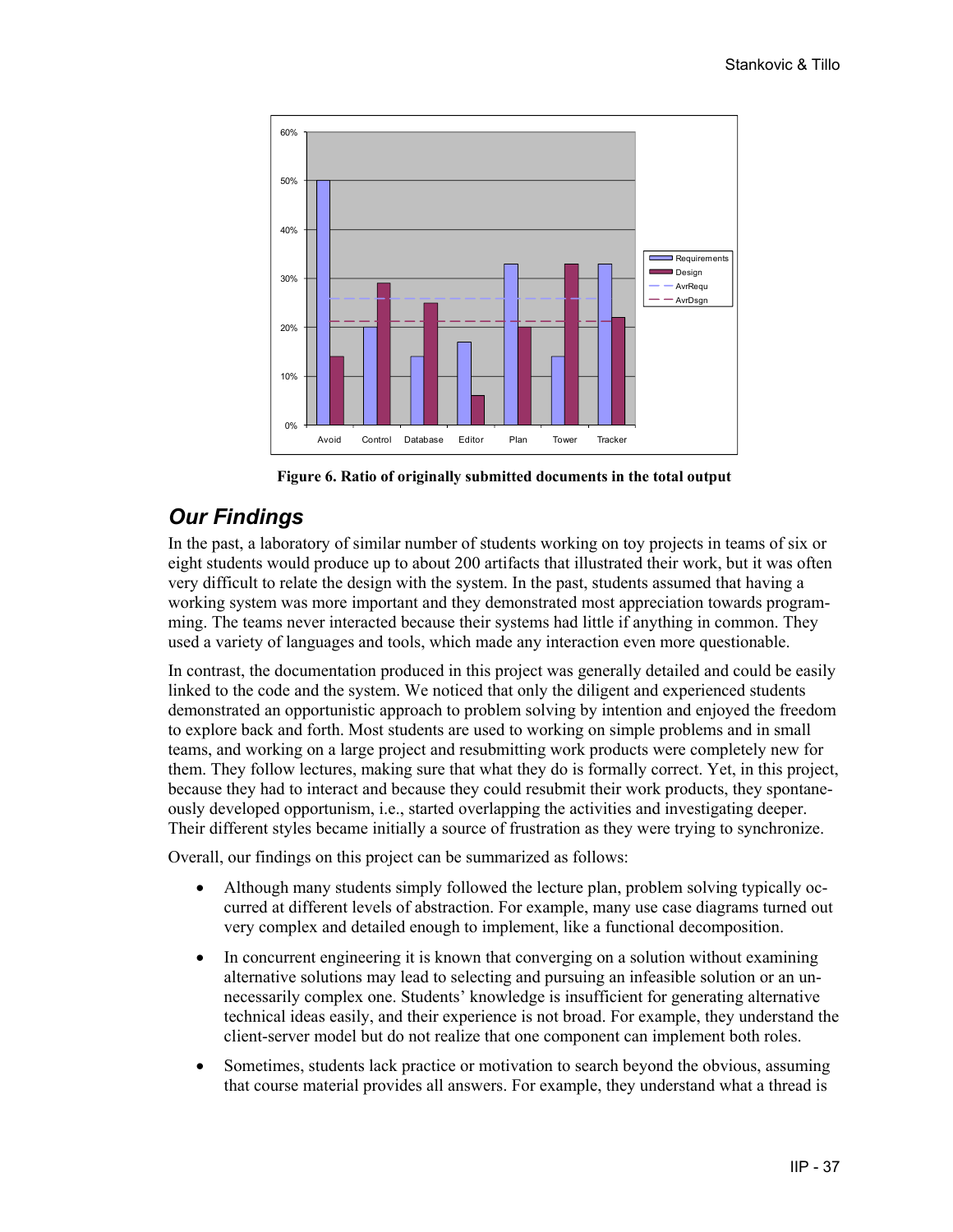and how to create one, but how do subsystem boundaries and multithreading affect each other in a distributed application? How is that facilitated by the middleware?

- Overall, we were positively surprised by many aspects of students' work, such as their capability to operate autonomously, generally resolve issues on their own, and engage in discussion of difficult topics that required coordination and interaction of multiple teams. Although experiencing difficulties at times, because they had to learn to rely on and share with their teammates and other teams, they distributed responsibilities and work appropriately and learned to rectify mistakes as making progress.
- It was easy to form teams, and the storming phase was short. They settled their differences in motivation in about two sessions. Each team managed to create a core that was excited about their work and determined to successfully complete the project. Those less motivated or slower then followed. Soon, they all came to understand that every member is responsible for the progress and success.
- Some team leads were very active and demonstrated good organizational skills. They immediately exchanged mobile phone numbers with their teammates and other team leads and created a Yahoo Group as their forum.
- Some team leads were very good students who attracted and motivated their teammates with their knowledge and confidence even when they made mistakes. Yet, on occasions, they had to remind their team to remain engaged and focused.
- Two teams (i.e., Control Tower and Flight Control) followed a prototyping approach, and they shared their findings with other teams. The Tracker team knew how to build the subsystem, which likely explains their low resubmission rates. They quickly turned their ideas into code.
- The Editor team and the Tracker team did not share together as expected because the latter decided to use 3-D graphics. The Tower team and the Plan team were more successful in pursuing their tasks together by sharing their design and code. The Collision team and the Flight Control team collaborated on interfaces. The Database team decided to assign a table or two per student who were then responsible throughout.

#### *Student Feedback*

At the end of the laboratory project, a discussion was held with the students about their experience and thoughts on this approach. For most students this was a completely new and positive experience. This was certainly a reflection of the excitement in the laboratory after the final system demonstration when many became jubilant. Despite the challenges and the lack of prior similar experience, the above presented output data clearly stand in support of the effort, excitement, and interest that were provoked by the project.

The project provided them with an opportunity to learn new tools, understand course material, and reuse their previous knowledge and findings. The students enjoyed working together, and the apparent lack of interest by a few students was not a factor in the end. The use of new tools was also perceived negatively because they had to learn things that were not in the course material (e.g., JSP). One student stated that he would prefer doing something simple as in other courses. In contrast, some students took their freedom to experiment and do things they could not practice in the past, and asked for more references (e.g., advanced computer graphics).

In addition, students mentioned a number of lessons they took away from the course. They experienced the importance of accountability and time management and learned that effective project communication and learning also depends on documentation that must be correct, meaning-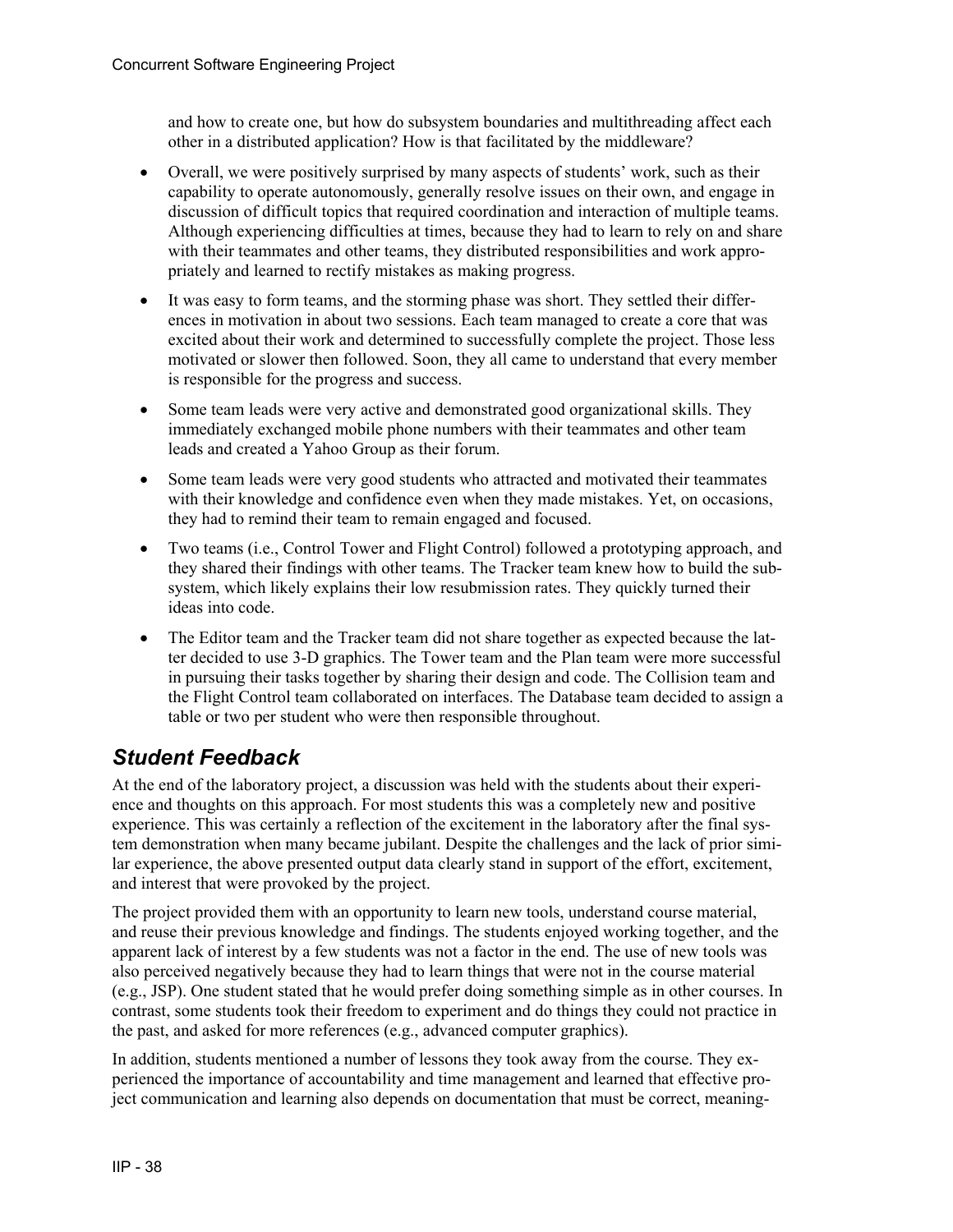ful, and up to date. They pointed out that they could not rely only on their programming skills to produce a system and that immediately it became evident that constant commitment was necessary.

Many students appreciated the opportunity to work in a new context, where the problems were generally more complex and did not always match the structure of the examples covered through lectures and tutorials. The opportunity to apply those examples and theory to solve useful problems made them feel more confident about how important knowledge, methods, and technologies could be for their future careers as software engineers. The project allowed them to experiment and become significantly more competent in the technical domain and more confident in their skills and understanding of the theory covered in this and other courses.

## **Conclusion**

Concurrent engineering is a powerful industrial process model that many manufacturing companies now use in product development. Yet, it is difficult to implement because it requires organizational and cultural changes within an enterprise. On the other hand, we find it interesting for educational purposes because a more natural model of learning and working environment can be put in place.

For concurrent projects to complete successfully, it is important that feedback from the teams and dependencies to previous tasks and components gets accounted for in real time. Concurrent model demands flexibility in defining, designing, and scheduling tasks that traditional feed-forward project planning methods do not. As students work, they learn how their ideas become interdependent, transformed, and shaped into products. We find these important for software engineering education, and the presented laboratory project a step forward in our teaching practices.

By working on complex problems students become better prepared for the workplace. There are two dimensions here: one about teamwork and sharing responsibility and the other about the unbounded nature of engineering problems. Human learning and projects are not linear processes, and (for the inexperienced) they require rework and exploration. Given that this project followed the recommendations and findings mentioned above, we hope this experience is a valid and lasting one for the students.

#### **References**

- Alzamil, Z. (2005). Towards an effective software engineering course project. *ICSE 2005*, pp. 631-632.
- Barker, J. R. (1993). Tightening the iron cage: Concertive control in self-managing teams. *Administrative Science Quarterly, 38*(3), 408-437.
- Barki, H., & Hartwick, J. (2001). Interpersonal conflict and its management in IS development. *MIS Quarterly*, *25*(2), 195-228.
- Barnes, D. J., & Kölling, M. (2006). *Objects first with Java* (3rd ed.). Upper Saddle River, NJ: Prentice Hall / Pearson Education.
- Bennis, W. (1993). *An invented life: Reflections on leadership and change*. New York, NY: Addison-Wesley.
- Bergin, J. (2000). Fourteen pedagogical patterns. *Proceedings of the 5th European Conference on Pattern Languages of Programs*.
- Bernhart, M., Grechenig, T., Hetzl, J., & Zuser, W. (2006). Dimensions of software engineering course design. *ICSE 2006*, pp. 667-672.
- Clark, K. B., & Fujimoto, T. (1991). *Product development performance*. Boston, MA: Harvard Business School Press.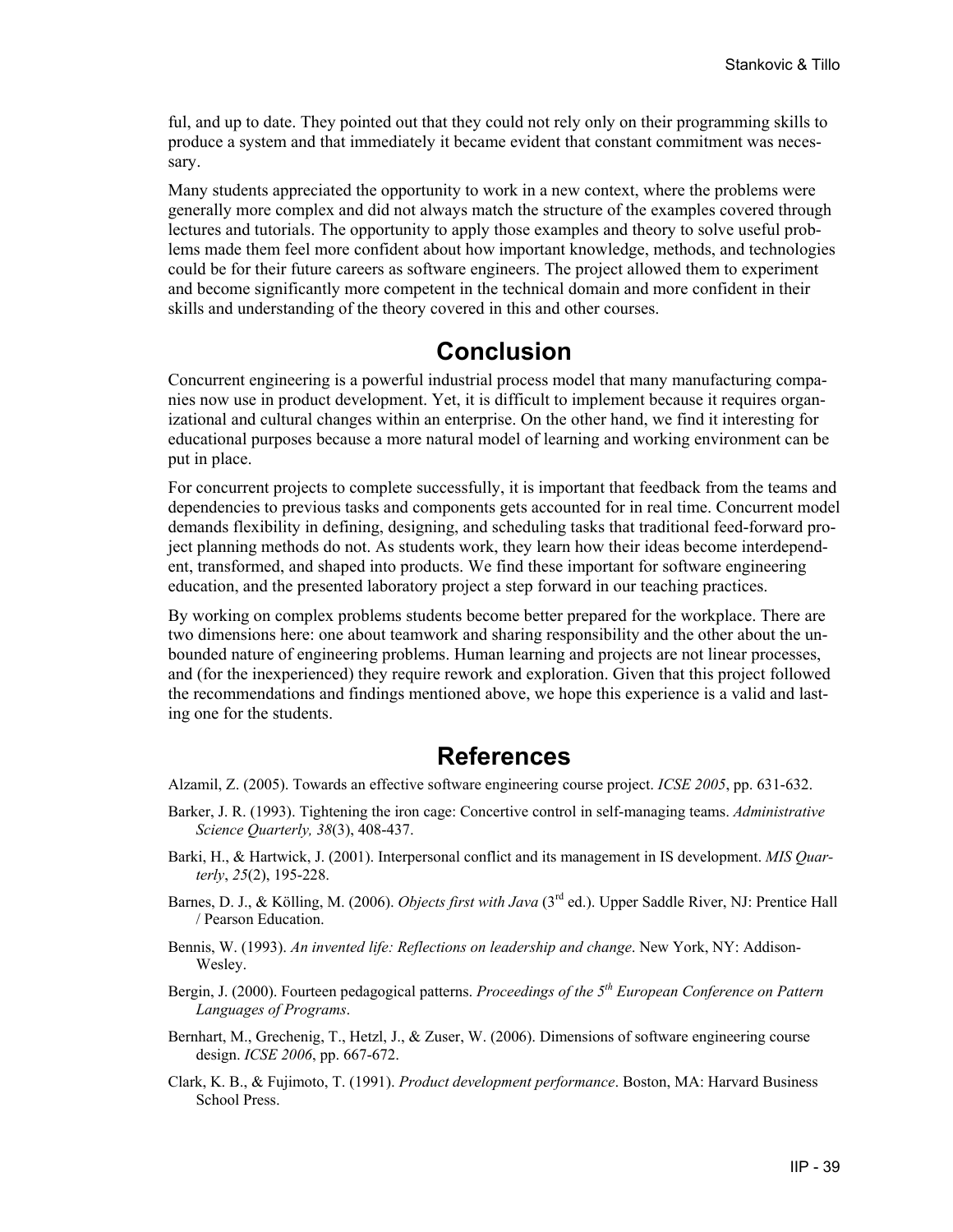Conklin, J. (2006). *Dialogue mapping.* West Sussex: John Wiley & Sons.

- Coppit, D. (2006). Implementing large projects in software engineering courses. *Computer Science Education*, *16*(1), 53-73.
- Cross, N. (2004). Expertise in design: An overview. *Design Studies*, *25*(5), 427-441.
- Feisel, L. D., & Rosa, A. J. (2005). The role of the laboratory in undergraduate engineering education. *Journal of Engineering Education*, 94(1), 121-130.
- Ferguson, E. (1992). Engineering and the minds eye. Cambridge, MA: MIT Press.
- Guindon, R. (1990). Designing the design process: Exploiting opportunistic thoughts. *Human-Computer Interaction*, *5*, 305-344.
- The Joint Task Force on Computing Curricula. (2004). *Software engineering*. 2004. IEEE/ACM.
- Mihm, J., & Loch, C. (2006). Spiraling out of control: Problem-solving dynamics in complex distributed engineering projects. In D. Braha, A. Minai, & Y. Bar-Yam (Eds.), *Complex engineering systems* (pp. 141-157). New York, NY: Perseus Books.
- Nikkei Business Publications. (2003). IT field survey 2003. *Nikkei Computer*, *587*, 50-70.
- Paulish, D. J. (2002). *Architecture-centric software project management: A practical guide*. Boston, MA: Pearson Education.
- Peters, L. (2003). Educating software engineering managers. *CSEET'03,* 78-85.
- Pister, K. (1993). *Major issues in engineering education: A working paper of the Board on Engineering Education*. Commission on Engineering and Technical Systems, Office of Scientific and Technical Personnel, National Research Council, Washington, DC.
- Rittel, H., & Webber, M. (1973). Dilemmas in a general theory of planning. *Policy Sciences*, *4*, 155-169.
- Schon, D. (1987). *Educating the reflective practitioner*. San Francisco, CA: Jossey-Bass.
- Senge, P. M. (1990). *The fifth discipline: The art and practice of the learning organization*. New York, NY: Currency and Doubleday.
- Sobek, D. K., Liker, J. K., & Ward, A. C. (1998). Another look at how Toyota integrates product development. *Harvard Business Review*, *76*(4), 36-49.
- Soloway, E. I., & Spohrer, J. C. (1989). *Studying the novice programmer.* Hillsdale, NJ: Lawrence Erlbaum Associates.
- Terry, J., & Standing, C. (2004). The value of user participation in e-commerce systems development. *Informing Science: The International Journal of an Emerging Transdiscipline, 7*, 31-46. Retrieved from <http://inform.nu/Articles/Vol7/v7p031-045-216.pdf>



#### **Biographies**

**Nenad Stankovic** received a B.S.E.E from the University of Zagreb, Croatia, and a Ph.D. in Computer Science from Macquarie University, Australia. He has been working both in academia and industry. He teaches and conducts research in the areas of engineering education, organizational learning, and software engineering.